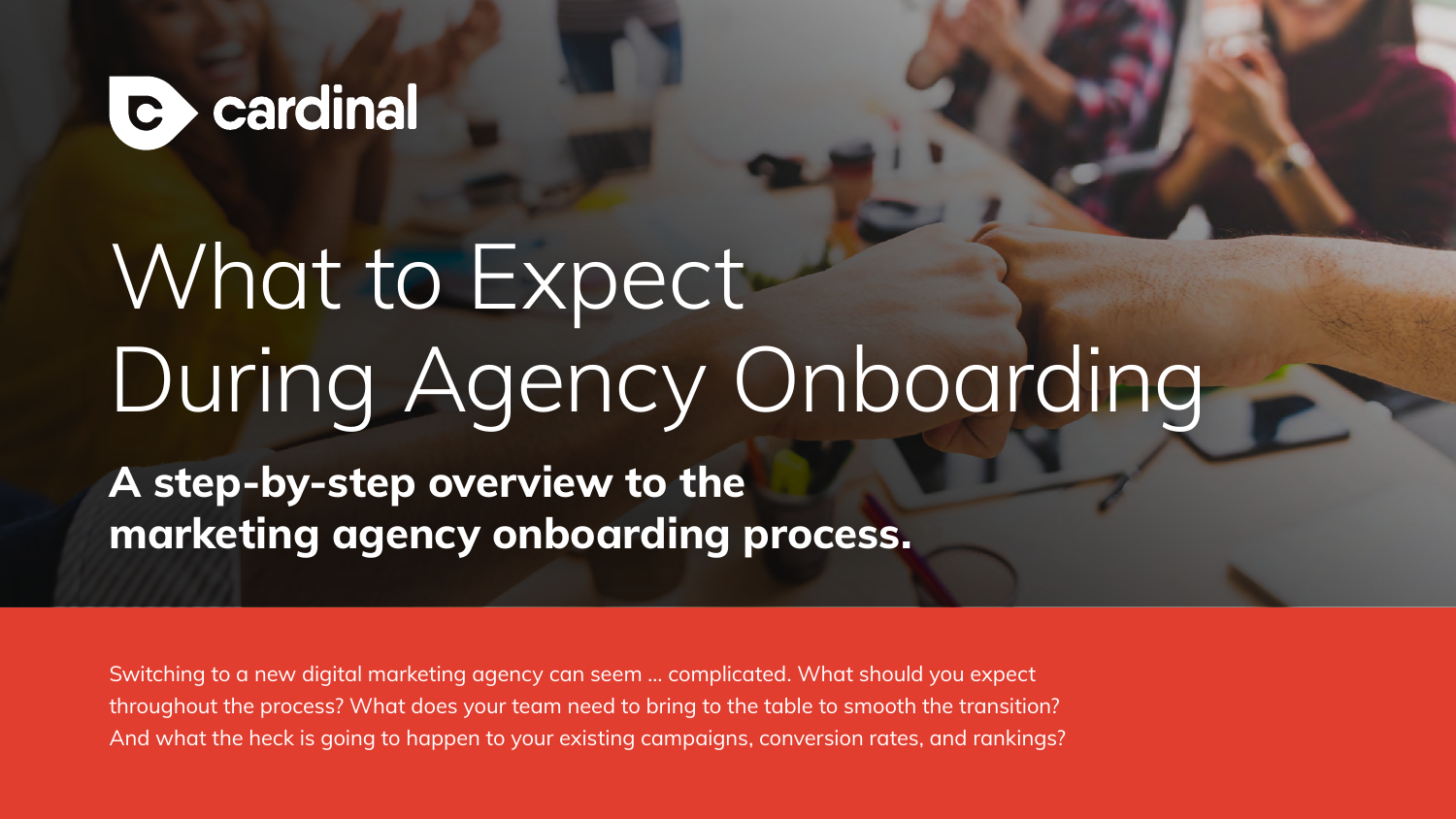## **All good questions.**

cardinal

 $\mathbf C$ 

You ask them because no business has time for steps in the wrong direction, and we get that. Having been through the process a time or two (this morning!), we've put together a quick guide to help you navigate the agency onboarding process. Whether you're starting your digital marketing program from the ground up, or shedding an old agency that wasn't quite up to snuff, this guide will give you all you need to know about what to expect, what to avoid, and what perceived nightmares of high-effort onboarding processes you can finally put to rest.

### It's not that bad, we promise (at least it doesn't have to be).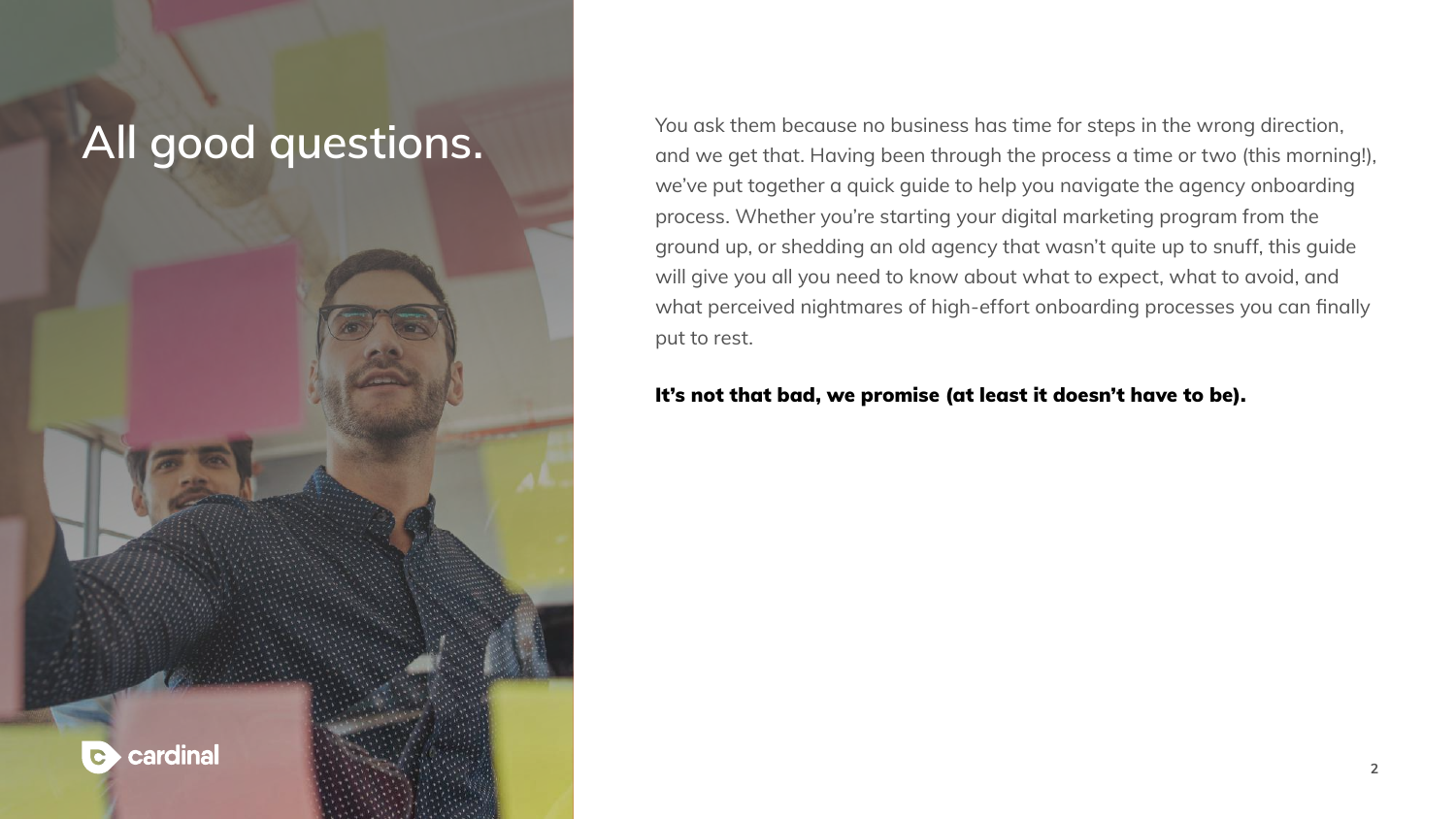## **What is the Agency Onboarding Process Flow?**

Disclaimer alert: the timelines, expectations, and outcomes of any agency onboarding process will vary. Every company and marketing team is different. You may have elaborate campaigns running while others are starting at square one. That being said, understanding each part of agency onboarding will help the two parties move through each step as efficiently as possible.

So, we've broken things down into a simple (and rather common) timeframe: 90 days. After you've reviewed the proposals, selected your new agency, and signed the contract, here's what you can expect during a typical 90-day agency onboarding.

| Step 1              | Step 2                                       | Step 3                                                    | Step 4                  | Step 5                                    | Step 6                                          | Step 7                                              | Step 8                                                  | $C_{\text{J}}$ |
|---------------------|----------------------------------------------|-----------------------------------------------------------|-------------------------|-------------------------------------------|-------------------------------------------------|-----------------------------------------------------|---------------------------------------------------------|----------------|
| The kickoff<br>call | The client<br>questionnaire<br>and info dump | The existing systems,<br>campaigns, and<br>channels audit | The strategy<br>session | The fun part:<br>goal setting<br>and KPIs | The tech side of things:<br>system integrations | The launch<br>(Typically<br>occurs around<br>day 40 | The continual<br>improvement,<br>and reporting<br>stage |                |
|                     | <b>DISCOVERY</b>                             |                                                           |                         |                                           |                                                 |                                                     |                                                         |                |
|                     |                                              |                                                           | <b>STRATEGY</b>         |                                           |                                                 |                                                     |                                                         |                |
|                     |                                              | <b>INTEGRATION AND BUILD</b>                              |                         |                                           |                                                 |                                                     |                                                         |                |
|                     |                                              |                                                           |                         |                                           |                                                 | <b>SYSTEMS LIVE</b>                                 |                                                         |                |

**The first 30 days** are the most important. We'll assess your current digital marketing program, develop your new strategy, and build your campaigns.

By day 31, the strategy has been approved and integrations are complete. Now, the campaigns will be built.

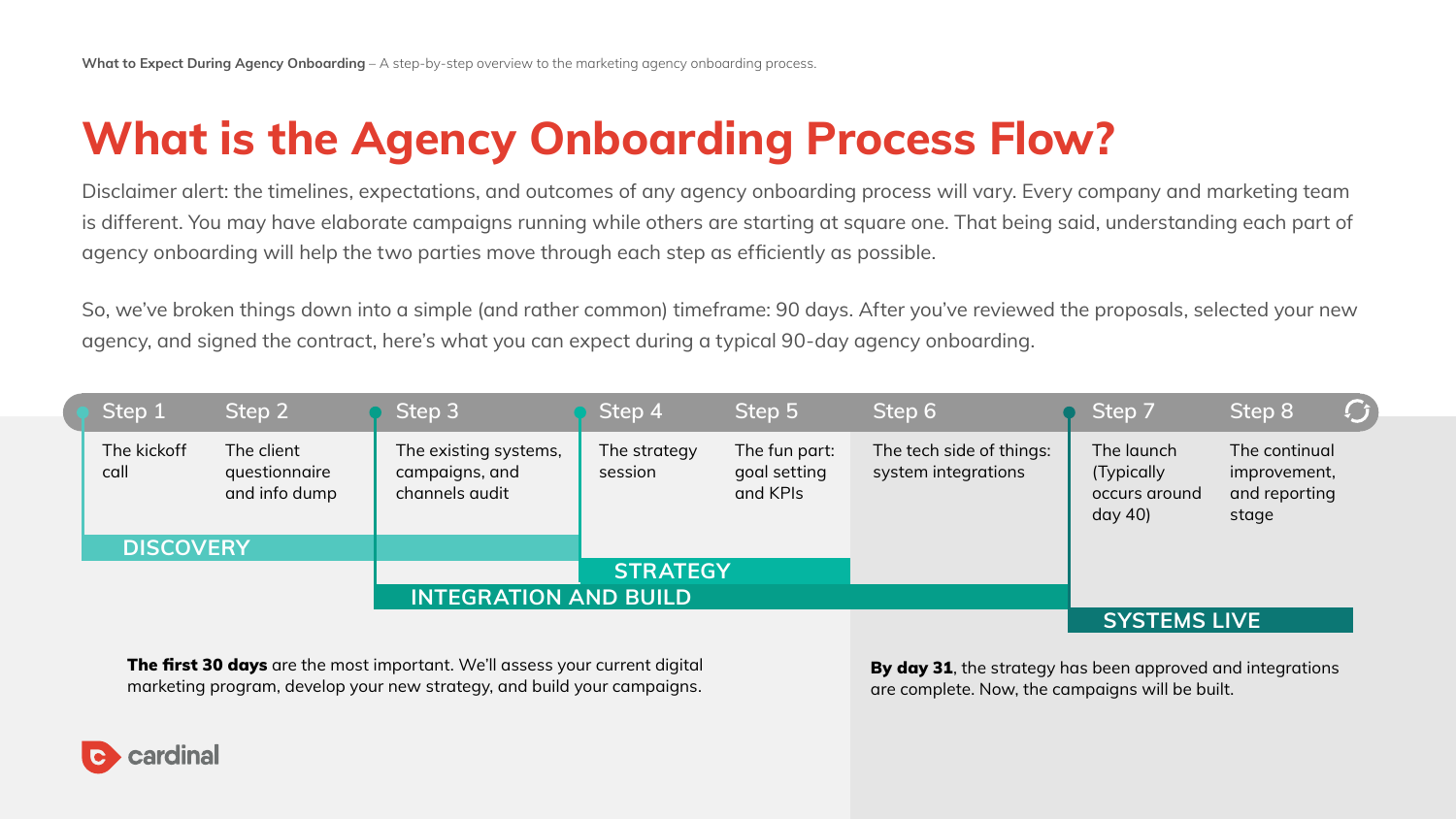## **How You Can Help Keep Things Moving**

It takes two to do the digital marketing agency tango. Many clients we work with ask, what can we do on our end to ensure the onboarding process goes smoothly? Great question! We'll provide you with a detailed checklist of items to review and complete. All of the items on the checklist are usually tied to one of the major steps in the agency onboarding process. In the next section, we outline what happens at each step and what we need from you.

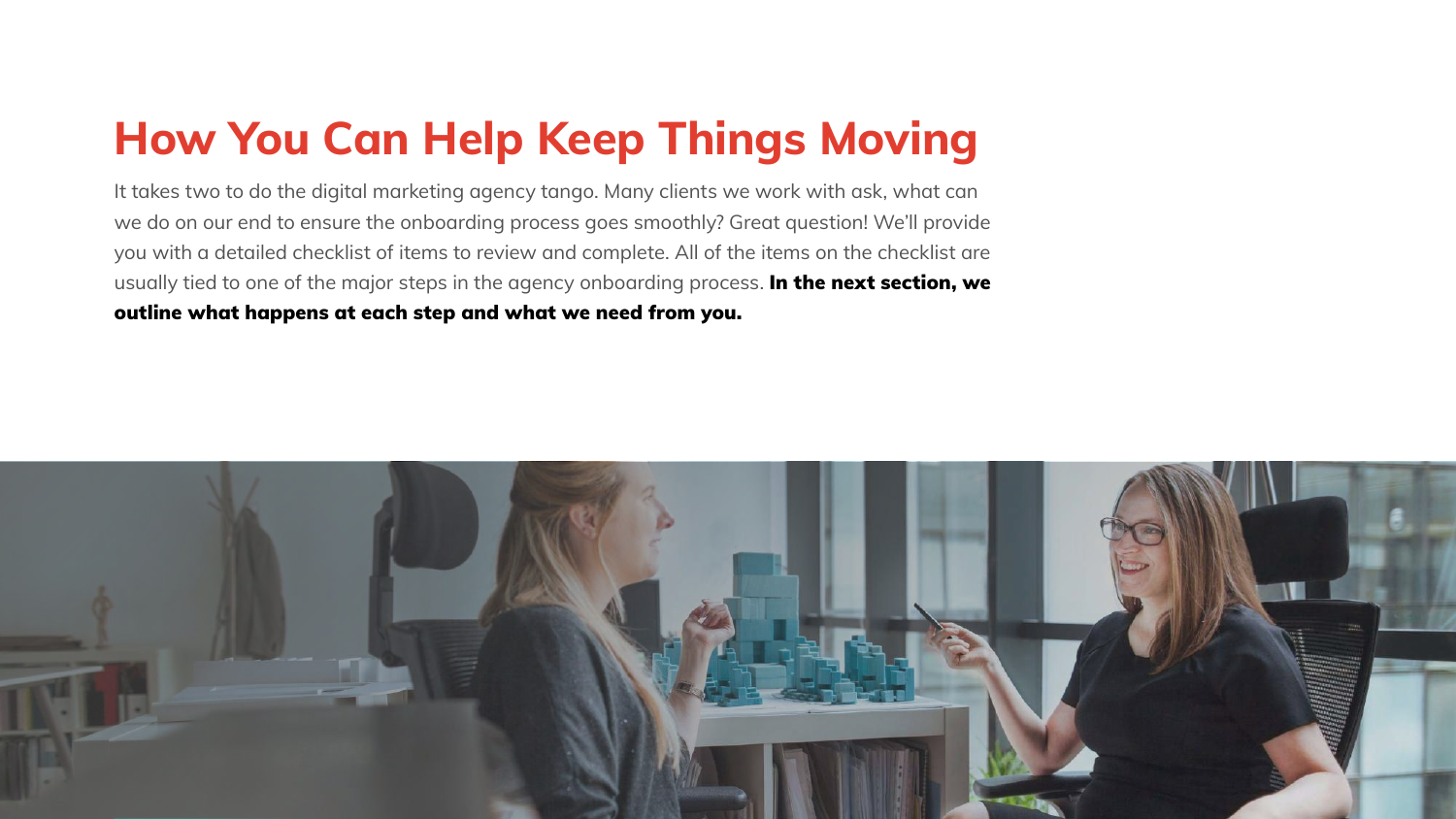## STEP

## The kickoff call **The kickoff** call Who Should Be There?

### Hi, hello, it's nice to meet you.

This first call is a chance for all primary stakeholders on each side of the table to get acquainted with who they'll be working with and set expectations around communication. It's also a good time for the agency to layout each step in the onboarding process, answer questions, and lay the groundwork for the next step so that everyone is on the same page.

### Client side:

**CMO Director of Marketing Digital Marketing Manager PPC and SEO Specialists**

### Agency side:

**Your Account Executive Erica Tykal, Senior Director of Client Services Lauren Leone, VP of Client Services Alex Membrillo, CEO**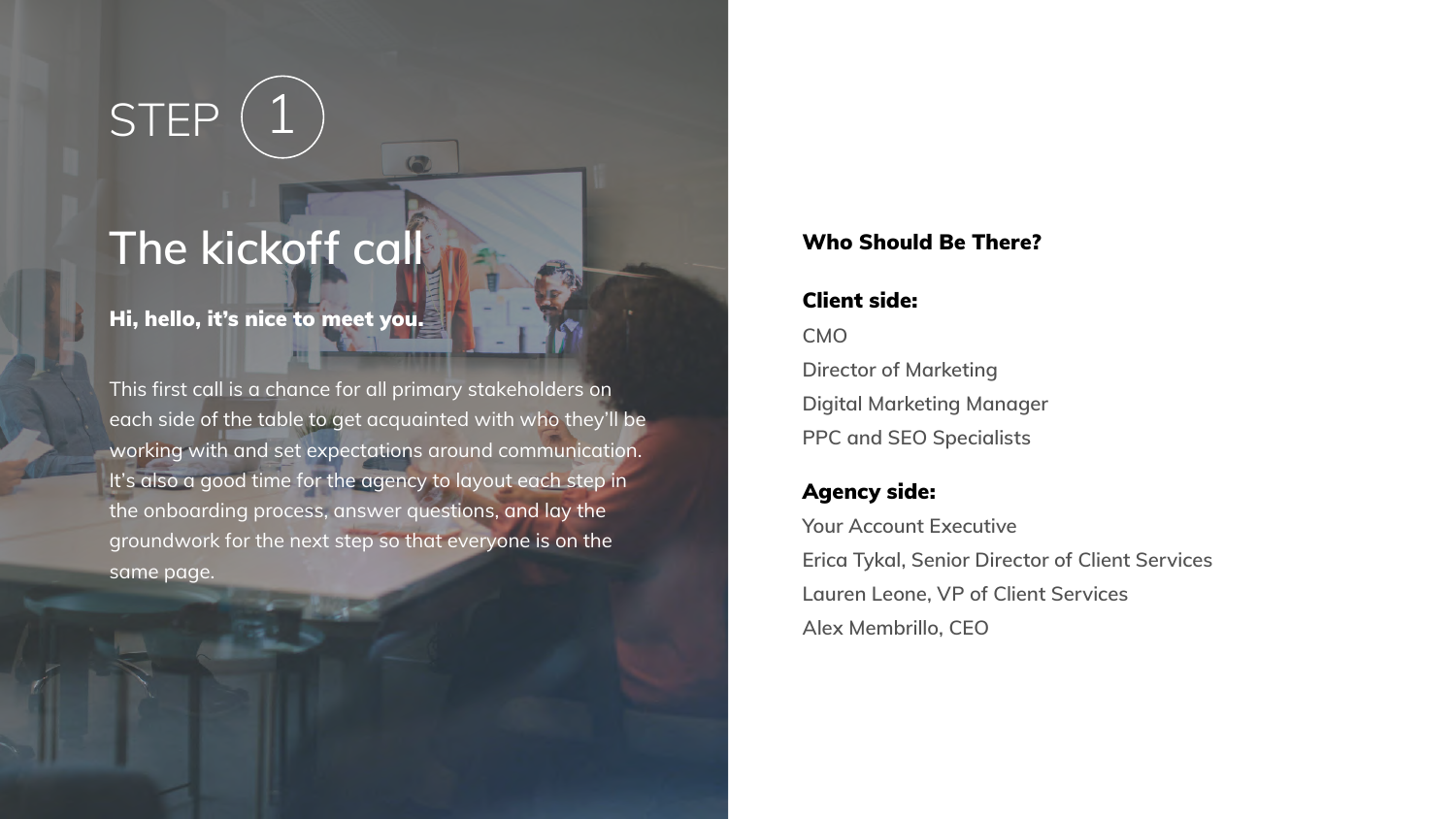**STEP** 

## **The client questionnaire & information dump**

No, we won't ask you for your social security numbers or marital status (phew!). But we will want to get as much detail as possible around your existing marketing stack, strategy, team dynamics, goals, objectives, and any important documents that might be of use.

The questionnaire helps grease the wheels—the more time and attention you spend on it, the faster your new marketing team will be able to deliver value.

### Onboarding Questionnaire:

Here's a sample of the questions we'll ask you. Your account executive will send you the complete questionnaire.

- What does success look like for you?
- What specific challenges does your business face?
- Why are you seeking a new partner?
- What goals did you give your existing partner and do you feel they are hitting them?
- Is there a KPI(s) that we should be looking for when we audit your campaigns?

### Information Dump:

Before we can get started, we need to know everything we can about your existing marketing program. Please send Cardinal relevant:

- Strategic plans and business objectives
- Priority locations, if they exist
- Market research
- Value propositions
- Buyer persona research
- Brand identity guidelines
- Historical reports for programmatic display, SEO, PPC, etc.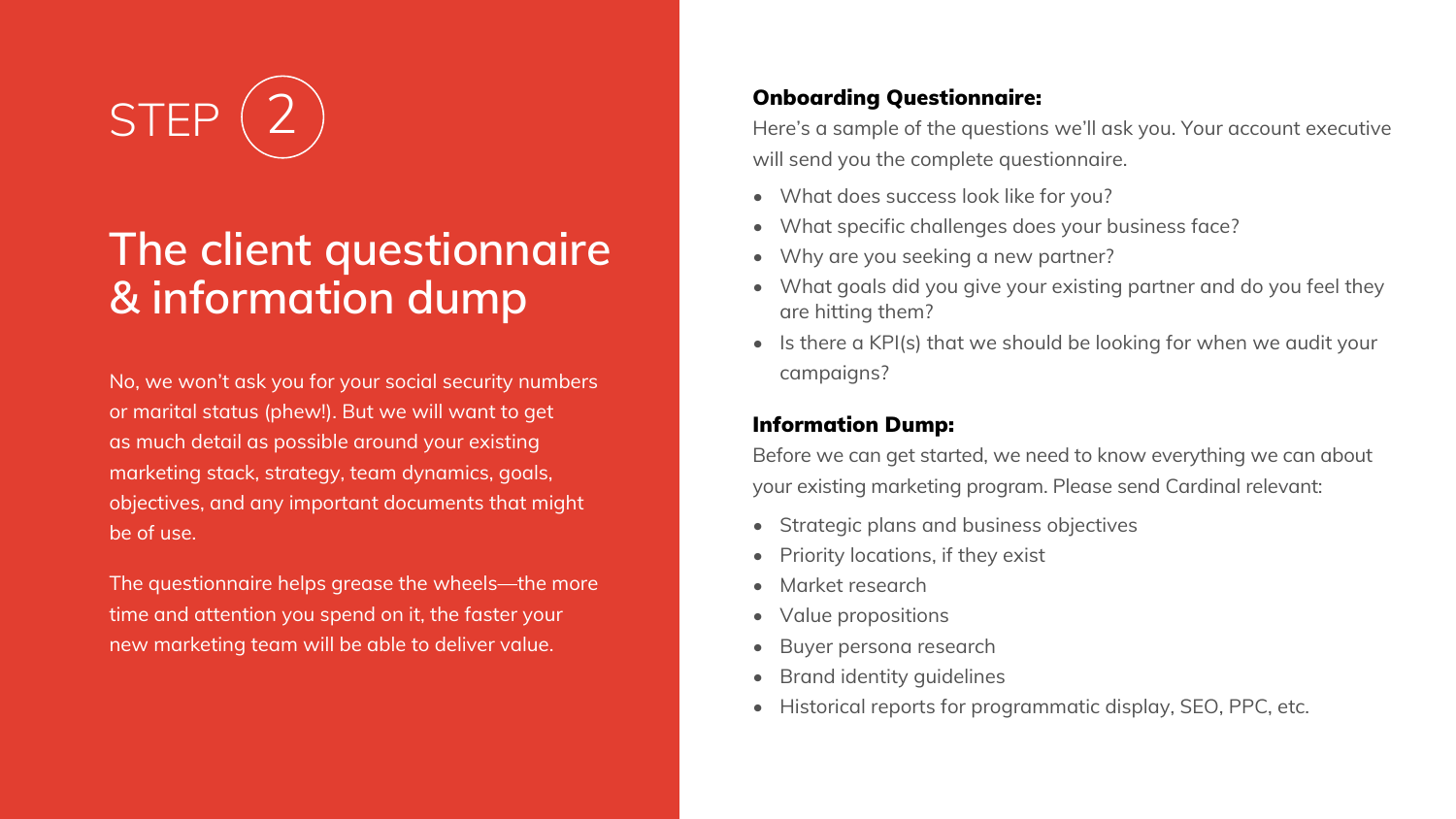## **STEP**

### **The existing systems, campaigns, and channels audit**

Sounds scary, but it's really not. This is the part where we do a deep dive into everything that comprises your current marketing program. We'll make note of your tech stack, APIs, internal systems, and mix of marketing channels. We'll also take a close look at your existing campaigns, including their performance. This is a crucial step, as it's an opportunity not only to see what you have and what's working, but what you don't yet have and what you need to get results.

As soon as the audit is complete, we'll provide you with recommendations for your existing campaigns. We'll also assume management of them and make sure they continue to deliver a steady flow of leads throughout the onboarding process.

### Simultaneous campaign management and development before sunsetting

In some instances, we can optimize your campaigns and provide you with some quick wins by pausing keywords that haven't converted in the past 6 months, removing broad match terms, or by activating basic ad extensions.

But most often, we'll recommend that you retire your old campaigns. Don't worry. This transition is carefully timed so that you don't experience a dip in leads.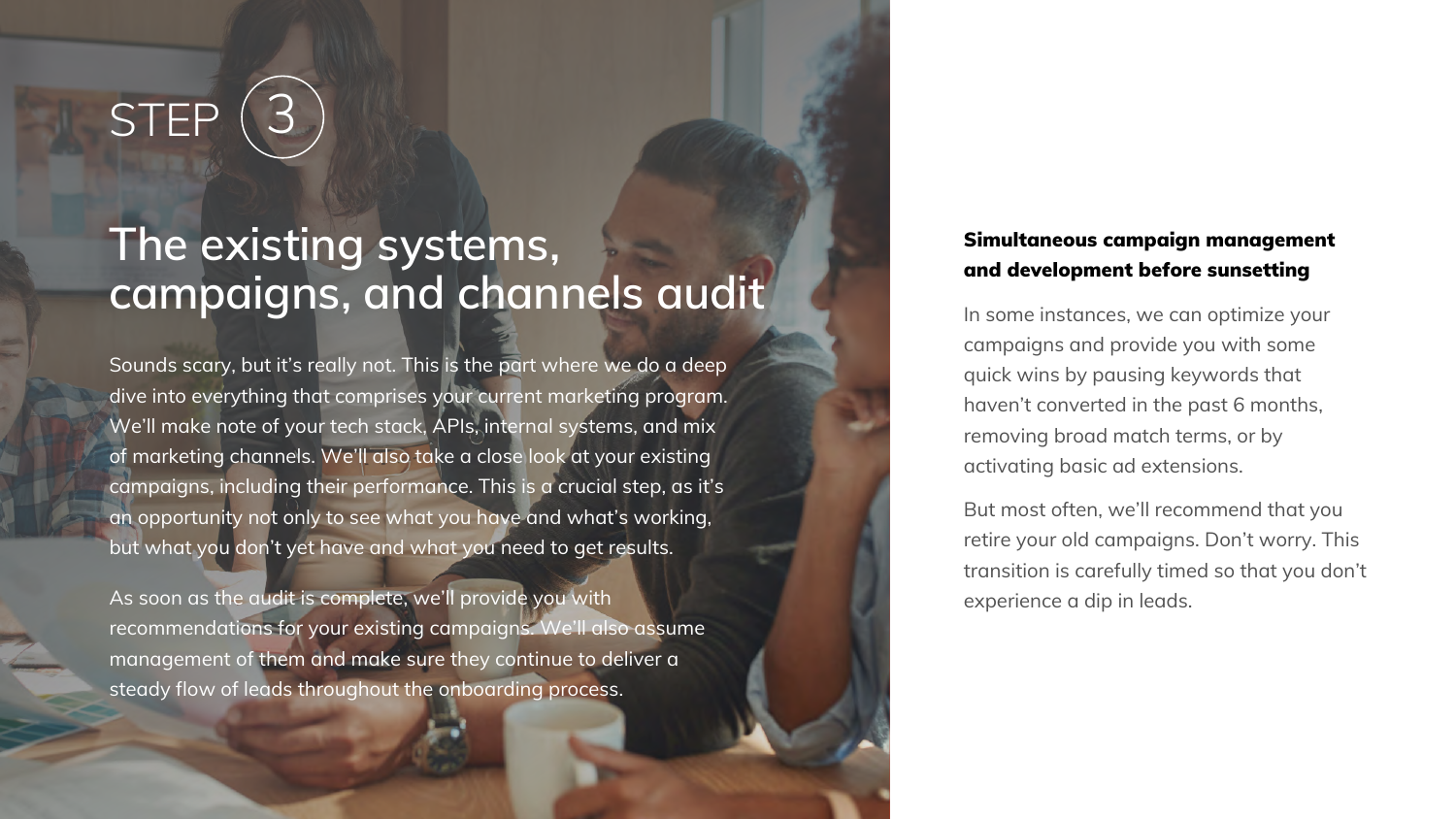

## **The strategy session**

This is when we lock ourselves in a room for a day or two and really get our hands dirty. The goal of discovery and strategy building is to not only identify the quantifiable metrics that you want to achieve (something that's REALLY important to us) but to begin strategizing, specifically, around how we plan to get there.

### **Strategy Session Outcomes**

By day 30—and often much earlier—you'll receive our SEO and PPC audits, our recommendations for existing campaigns, and your digital marketing strategy. Upon your review and approval, we'll begin building your campaigns and will be ready to launch as we move into the second month of our partnership.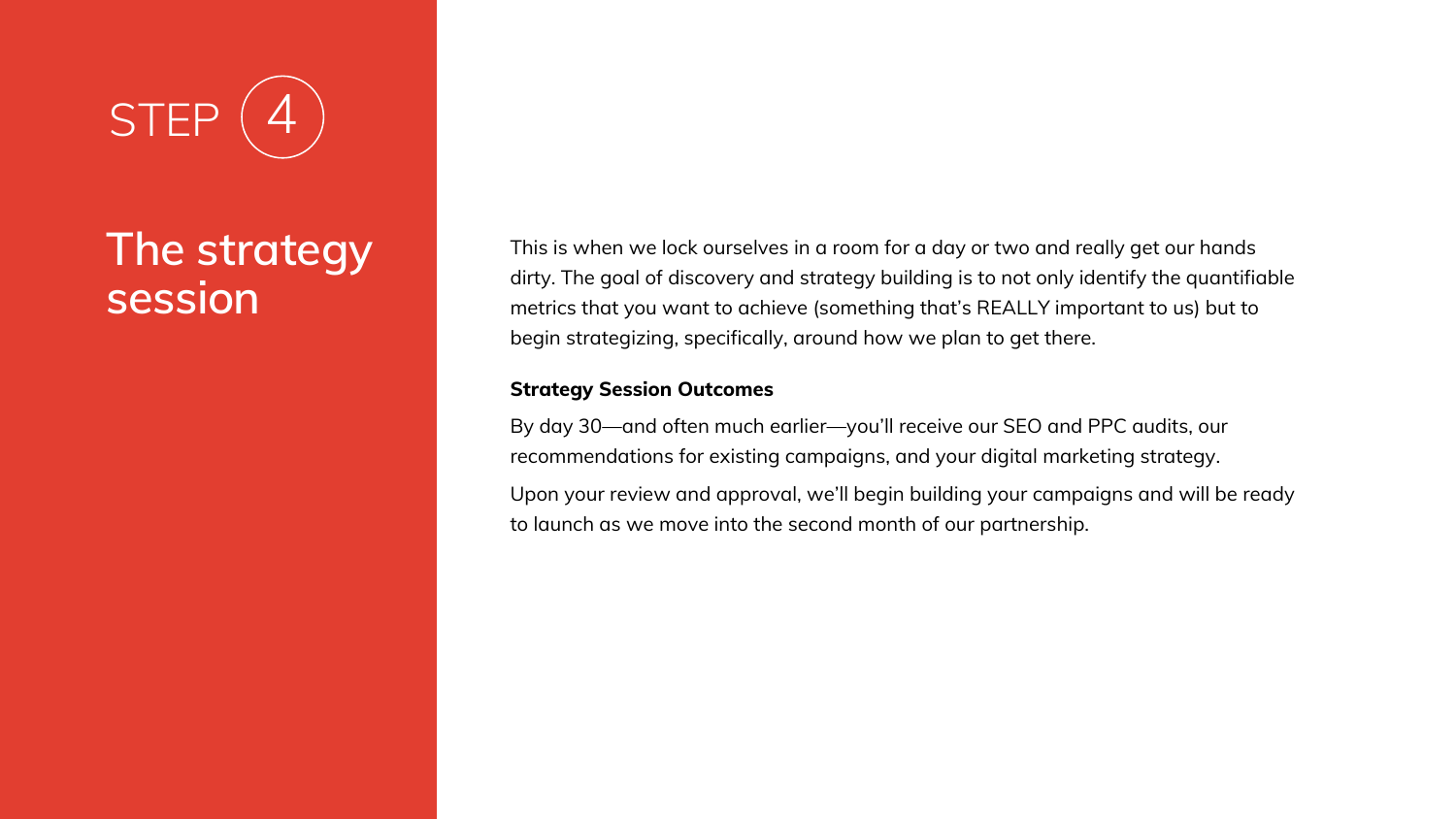## $STEP(5)$

## **The fun part: goal setting and KPIs**

Again, any digital marketing agency worth its salt is going to be highly focused on measurable outcomes. What short term and long-term goals do you want to achieve, and what KPIs will we use to measure their success? Just as important, how do these goals and KPIs tie into broader organizational objectives? Are you focused on building brand awareness? Driving leads? Both?

### We'll Review Previous Goals and Results:

If you haven't yet, please share:

- Existing business and marketing goals and KPIs
- Historical data and reports

#### Potential KPIs We Can Report On:

We'll identify the KPIs that are meaningful to your company and are true indicators of success. This may include:

- Number of Leads
- Conversion Rate
- Cost Per Lead
- Patient Acquisition Cost (PAC)
- Customer Lifetime Value (CLV)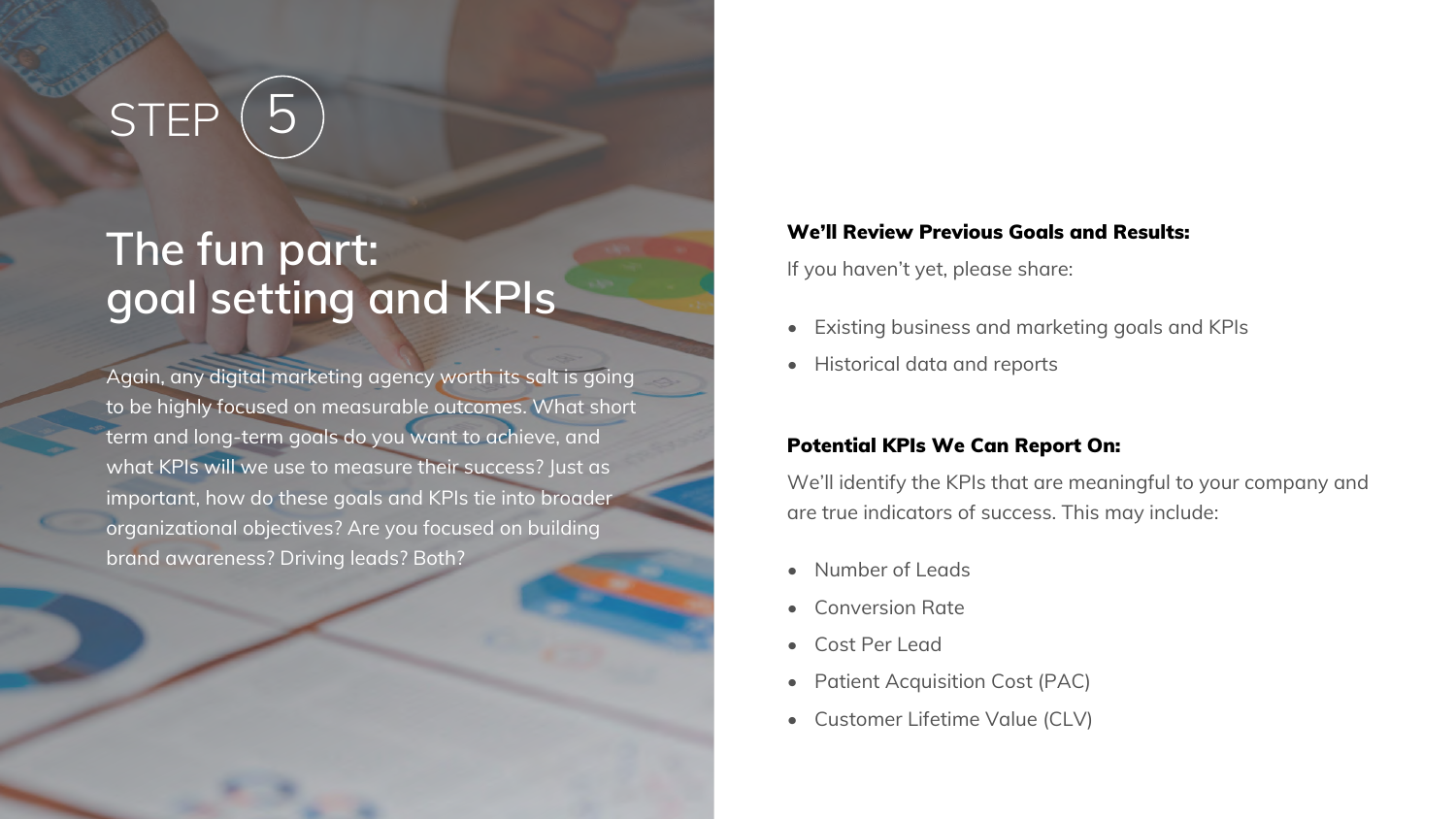**STE** 

## **The tech side of things: system integrations**

You have existing systems and technology, and so too will your digital marketing agency. At this important step, we'll work together to make sure everything is integrated properly and the right people have access to the right tools. This ensures that we can execute on our strategy and accurately monitor and report on performance.

### Marketing Technology Stack Access:

We'll need you to grant us access or create login credentials for some of the following systems:

- Website CMS
- Google properties (Analytics, Tag Manager, Webmaster Tools, Search Console, AdWords, etc.)
- Email service provider (MailChimp, Constant Contact, ConvertKit, Drip, etc.)
- Marketing automation software (HubSpot, Marketo, Pardot, etc.)
- Social media accounts and ad managers (Facebook, Twitter, LinkedIn)
- Call Booking Software (CallRail)
- CRM
- EHR

We may need to coordinate with your vendors, like website developer or CRM provider. We'll let you know if we need to talk with anyone to ensure a successful integration.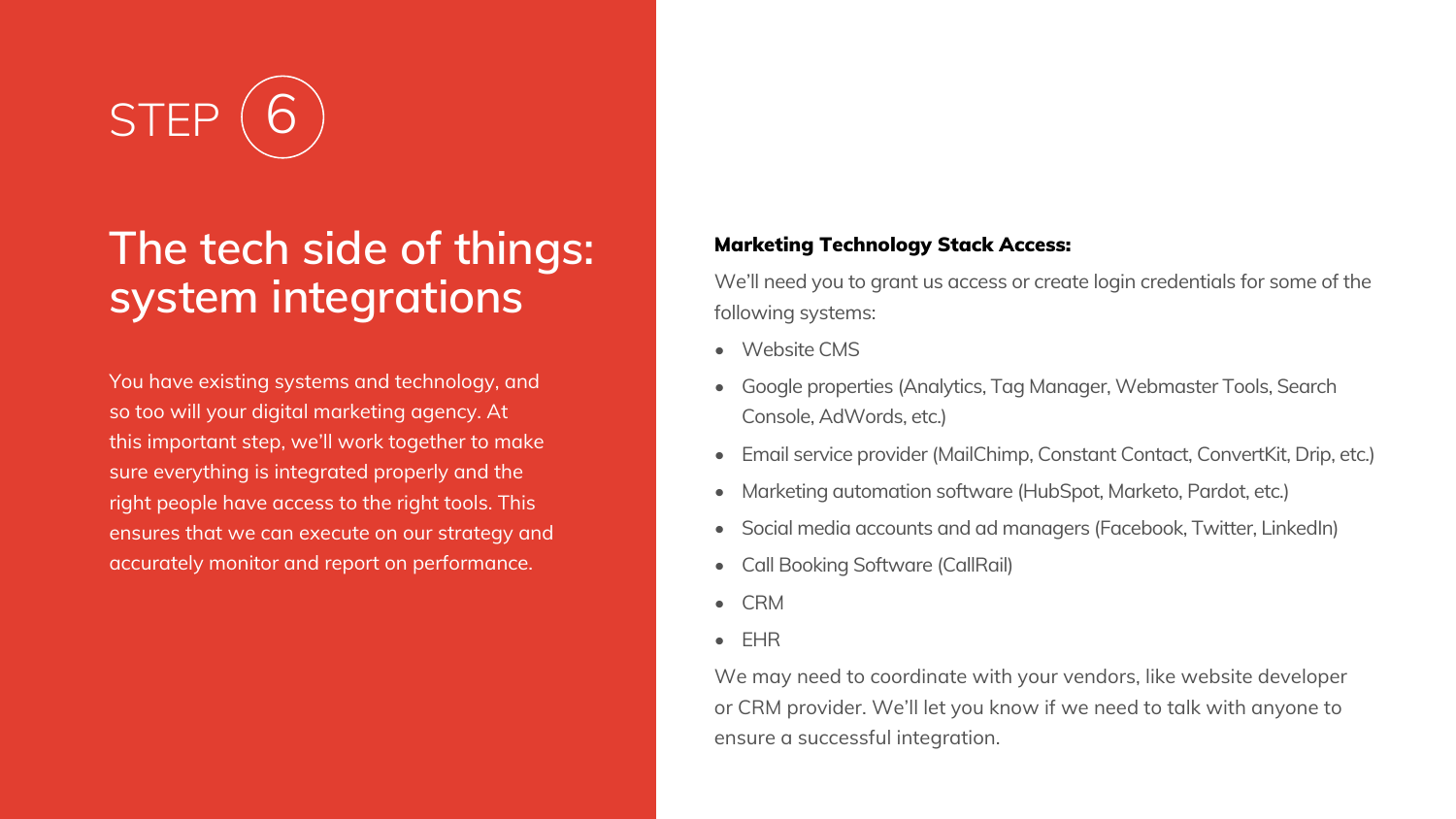

## **The launch (go time!)**

The audit is complete, all systems are integrated, and the strategy has been approved. Now is the moment you've been waiting for: it's time to launch all the campaigns!

**Your new campaigns are typically launched around day 31 to 40.**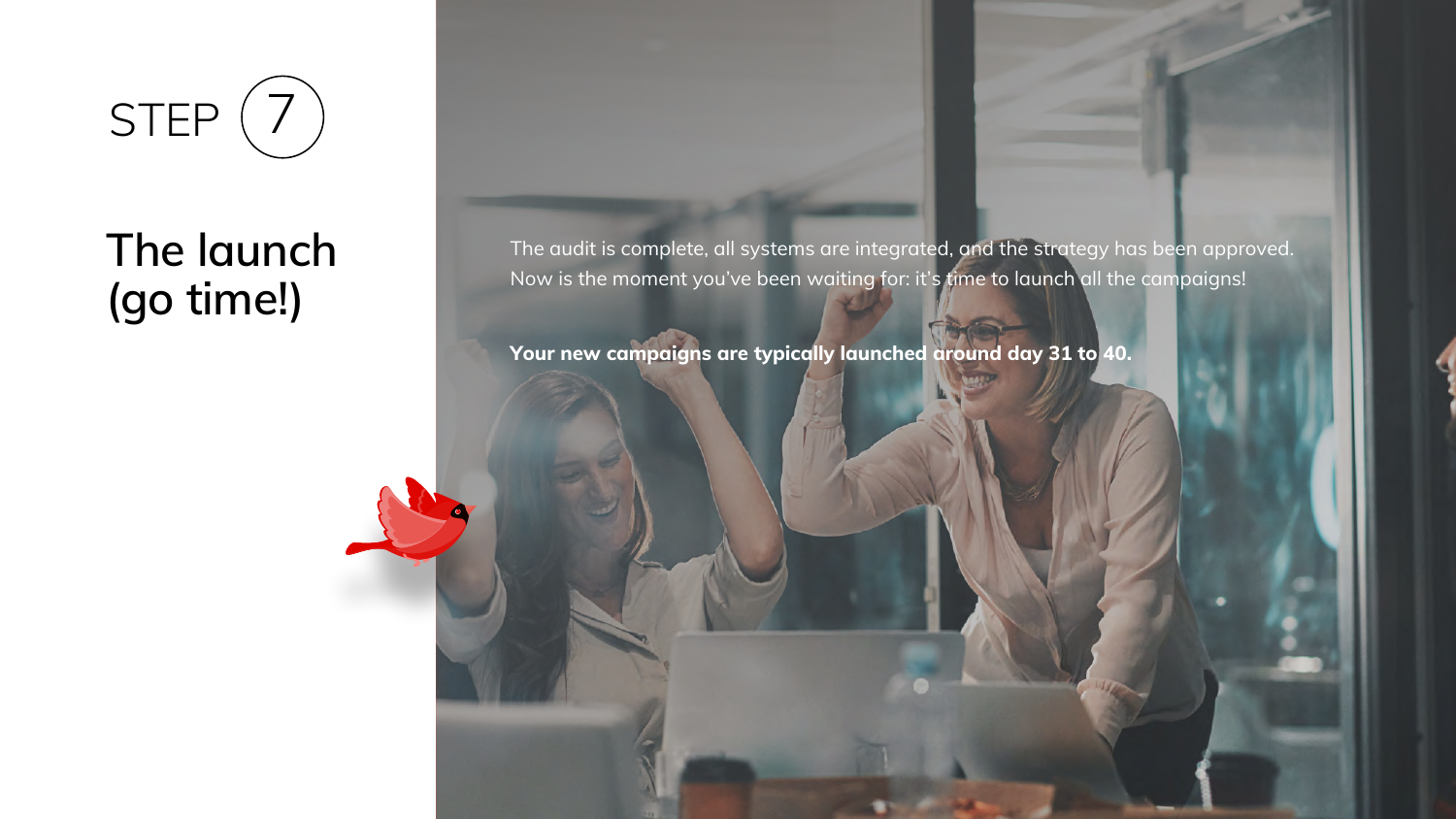

## **The monitoring, continual improvement, and reporting stage**

Launching campaigns is good, but it's just the first step. Continual improvement is an essential element of successful digital marketing programs. We don't just set it and forget it. We closely monitor your campaign's performance, communicate updates, and adjust campaigns to ensure we meet your strategic objectives.

This doesn't just happen once or twice; it's an integral part of our process and will continue throughout our partnership.

Not only do we closely monitor your campaigns, we keep a close eye on the ever-changing digital marketing world. We rapidly respond to Google algorithm updates and digital media trends and ensure your campaigns adhere to best practices and continue to produce results.

### Campaign Review and Optimization

Cardinal will deliver campaign updates at regular intervals. Based on your service level agreement (SLA), you can expect:

- Weekly campaign updates
- Monthly reports
- Quarterly strategy review sessions
- Quarterly strategy plans

If at any time you feel things aren't working or if you want to discuss a new approach, you can reach out to your Account Executive.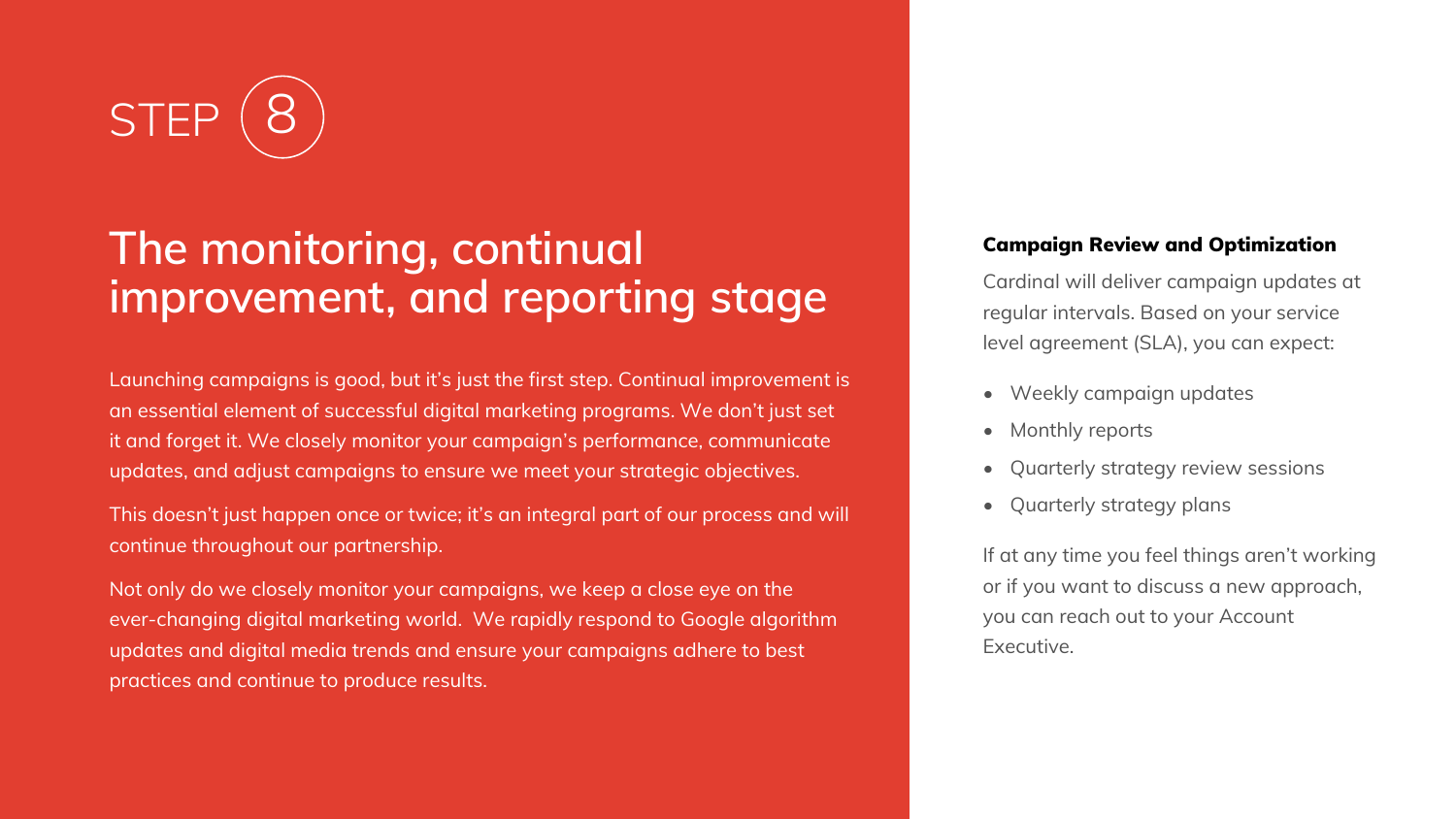## **Wait, Wait – What Will Happen To My Existing Campaigns?!**

A good digital marketing agency isn't necessarily going to come in and blow everything up. Why change or get rid of something that's delivering favorable outcomes? Yet, you wouldn't be contracting with a new digital marketing agency if your campaigns were meeting expectations.



### Our approach to your existing campaigns is as follows:

### Assess

Before we can make any decisions, we need to thoroughly evaluate your existing campaigns, their objectives, and how they're performing. At this point, we'll decide to either optimize existing campaigns or to sunset them. If we decide to sunset some of the campaigns, it will be carefully timed to avoid any disruption to your lead flow.

### Refine, retool, restructure

If we've determined that some of the campaigns are meeting your goals, we'll then identify ways to optimize them and improve things like conversion rates. These campaigns will continue to run during onboarding and we'll incorporate them into your overall digital marketing strategy.

### Expand

As part of our assessment, we will identify opportunities to augment your **Example 21** considered or had resources for. The continual

We don't wait until day 30 to do this. Optimization happens as soon as *we are then and any so to as the optimization happens as soc*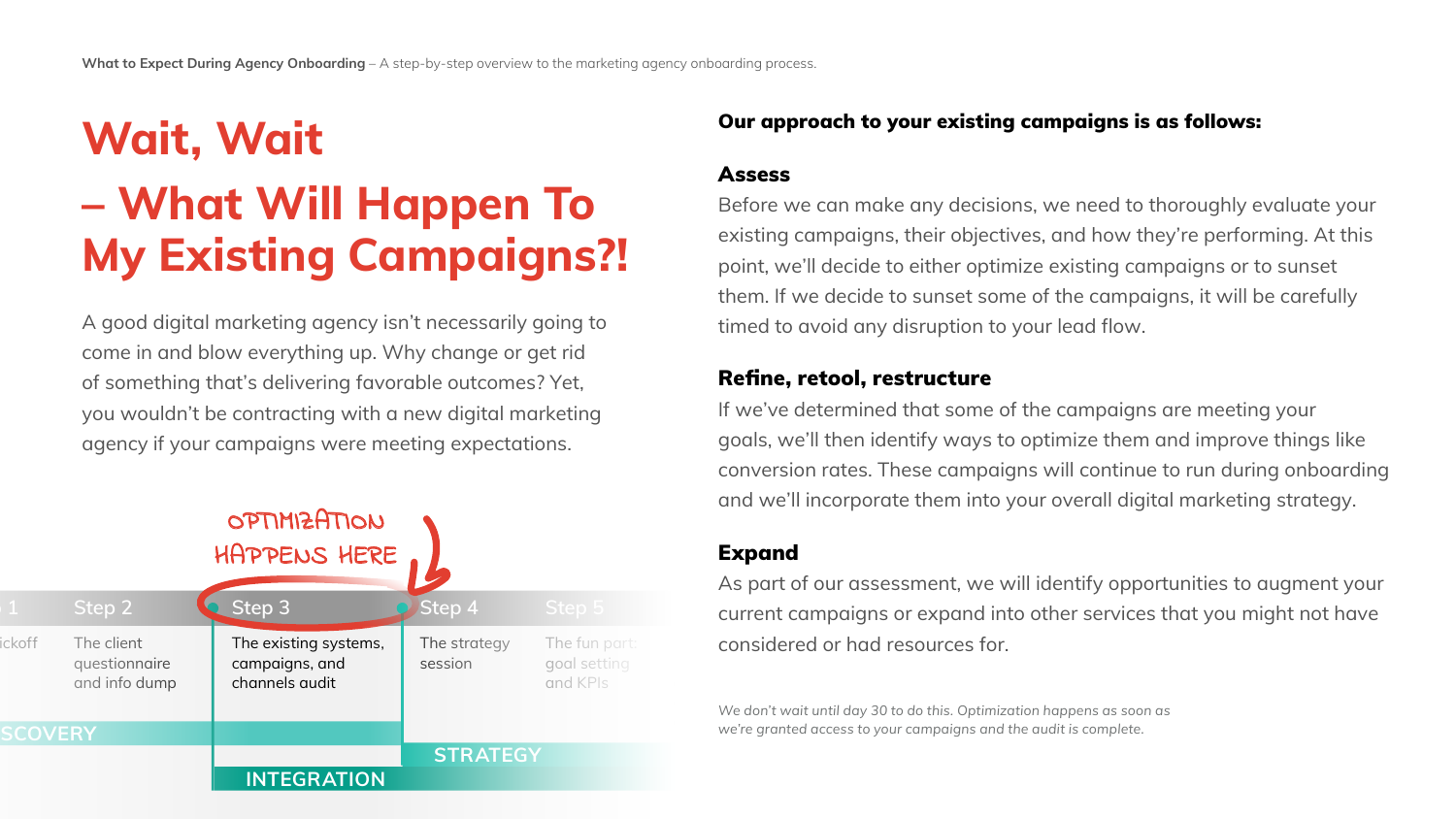**What to Expect During Agency Onboarding** – A step-by-step overview to the marketing agency onboarding process.

## **Key Considerations To Remember When Onboarding With A New Agency**

No matter which digital marketing agency you decide to work with, it's important to keep a few things in mind. First, why did you decide to make the change in the first place? Is it because you don't have enough resources in-house to execute a holistic marketing strategy? Or maybe you had contracted with another agency and the relationship started going south? Understanding the why can help you prepare for a smoother transition with the new agency that you end up retaining.

### During agency onboarding, here are a few things to look for:

- Communication and transparency
- Emphasis on measurable outcomes (including how, specifically, to get there)
- Accommodation and collaboration, not "my way or the highway"
- Follow-up, follow-up, follow-up (accountability)

Once we get started, we encourage you to revisit the agency onboarding timeline we've provided, sample checklist items, and things to look out for as you begin this important transition. As always, do let us know if there's any way that we can help.